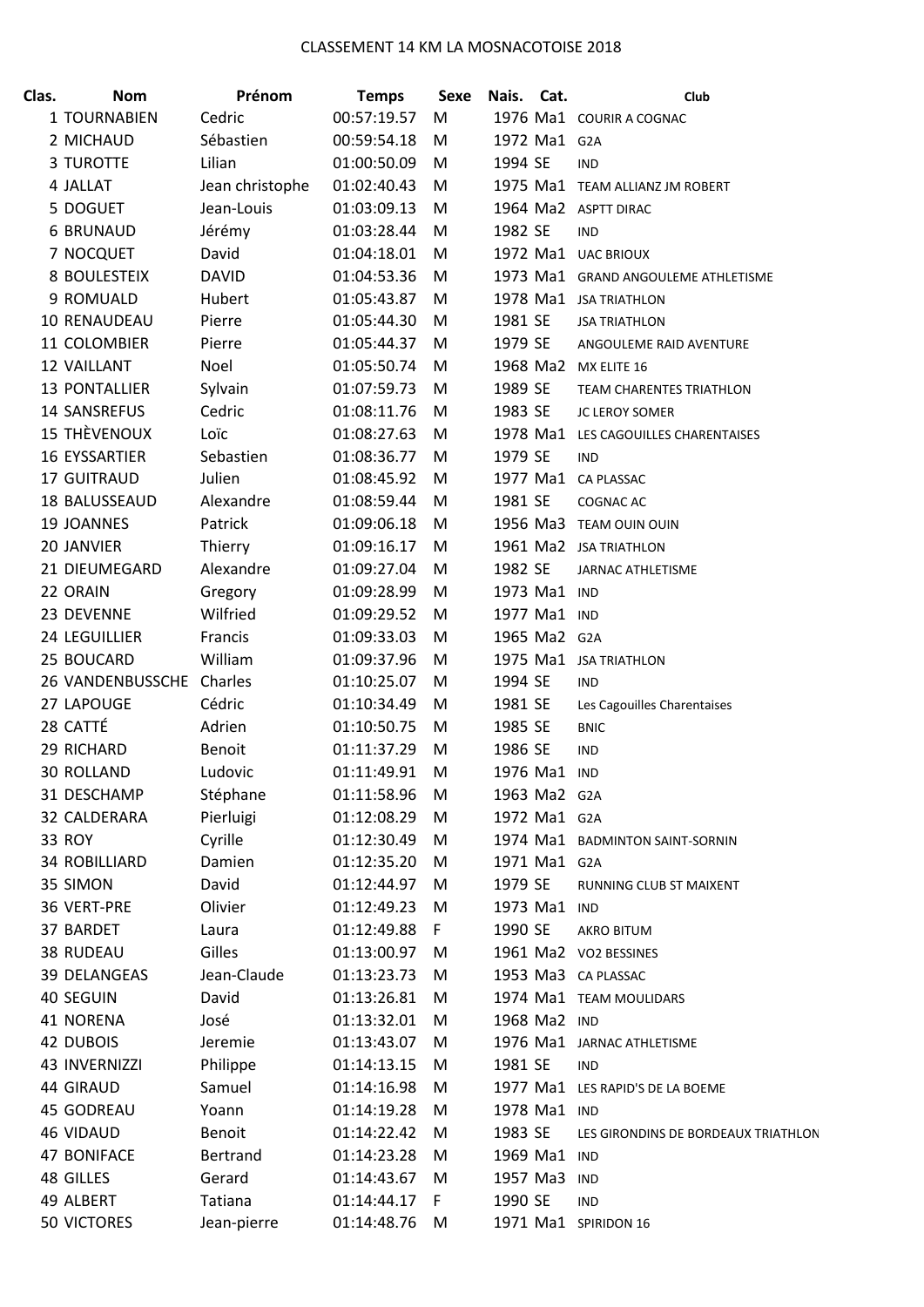| Clas. | <b>Nom</b>           | Prénom         | <b>Temps</b> | Sexe | Nais.    | Cat.         | Club                                |
|-------|----------------------|----------------|--------------|------|----------|--------------|-------------------------------------|
|       | 51 MURGUET           | Marcel         | 01:14:53.61  | М    |          |              | 1958 Ma3 RUNTOGETHER NONTRON        |
|       | <b>52 FONTAINE</b>   | <b>LUDOVIC</b> | 01:15:03.29  | M    |          |              | 1975 Ma1 GRAND ANGOULEME ATHLETISME |
|       | 53 TRIQUET           | Romain         | 01:15:03.60  | M    | 1983 SE  |              | <b>BADMINTON SAINT-SORNIN</b>       |
|       | 54 SHHREDER          | <b>Hugues</b>  | 01:15:23.00  | M    |          |              | 1963 Ma2 SPIRIDON LA ROCHELLE       |
|       | 55 DE FUENTES        | Stephane       | 01:15:23.73  | M    |          | 1978 Ma1 IND |                                     |
|       | 56 BELLEFAYE         | Jerome         | 01:15:24.53  | M    | 1982 SE  |              | G <sub>2</sub> A                    |
|       | 57 MAURIN            | Laurent        | 01:15:37.48  | M    |          |              | 1968 Ma2 JC LEROY SOMER             |
|       | 58 MANDER            | Willy          | 01:15:39.74  | M    |          |              | 1978 Ma1 CA PLASSAC                 |
|       | 59 LAURENT           | Marc           | 01:15:40.58  | M    |          | 1965 Ma2 IND |                                     |
|       | <b>60 LAURENT</b>    | Rémi           | 01:15:40.95  | M    | 1990 SE  |              | <b>IND</b>                          |
|       | 61 RINALDI           | Olivier        | 01:15:44.30  | M    |          | 1969 Ma1 IND |                                     |
|       | 62 DUPUY             | Julien         | 01:15:47.75  | M    | 1984 SE  |              | JC LEROY SOMER                      |
|       | 63 BERLUREAU         | Stephane       | 01:15:48.50  | M    |          | 1974 Ma1 IND |                                     |
|       | <b>64 DIETENBECK</b> | Frederic       | 01:15:54.51  | M    | 1981 SE  |              | <b>IND</b>                          |
|       | 65 SEGUIN            | Laurent        | 01:16:03.06  | M    |          | 1977 Ma1 IND |                                     |
|       | 66 BERNARDI          | Patrick        | 01:16:10.20  | M    |          |              | 1963 Ma2 STADIUM                    |
|       | <b>67 COUDRET</b>    | Frederic       | 01:16:23.27  | M    | 1980 SE  |              | <b>IND</b>                          |
|       | <b>68 DE FREITAS</b> | <b>Billy</b>   | 01:16:24.21  | M    | 1984 SE  |              | <b>JC LEROY SOMER</b>               |
|       | <b>69 CHAMPIGNY</b>  | Josselin       | 01:16:42.50  | M    | 2001 CA  |              | <b>IND</b>                          |
|       | 70 CLARK             | Jim            | 01:16:52.57  | M    |          | 1970 Ma1     | G <sub>2</sub> A                    |
|       | <b>71 FOURNIER</b>   | David          | 01:16:55.00  | M    | 1981 SE  |              | <b>JC LEROY SOMER</b>               |
|       | 72 TALLES            | Damien         | 01:16:56.57  | M    | 1982 SE  |              | IND                                 |
|       | 73 NOMPEIX           | Gaël           | 01:16:58.41  | M    |          | 1972 Ma1 IND |                                     |
|       | 74 SENARD            | Mathilde       | 01:17:09.71  | F.   | 1985 SE  |              | <b>IND</b>                          |
|       | 75 AYEM              | Henri          | 01:17:10.61  | M    |          |              | 1969 Ma1 SPIRIDON 16                |
|       | 76 PITHON            | Jerome         | 01:17:21.89  | M    |          | 1970 Ma1 IND |                                     |
|       | 77 MALLEREAU         | Cyril          | 01:17:23.95  | M    |          |              | 1970 Ma1 SPIRIDON 16                |
|       | 78 MULMANN           | Thomas         | 01:17:37.54  | M    |          | 1971 Ma1 IND |                                     |
|       | 79 BLAIRON           | Hervé          | 01:17:42.37  | M    |          |              | 1975 Ma1 CA PLASSAC                 |
|       | 80 PEROLLE           | Stephane       | 01:17:57.79  | M    |          | 1970 Ma1 IND |                                     |
|       | 81 MARCOTTE          | Alexis         | 01:18:10.86  | M    | 1991 SE  |              | IND                                 |
|       | 82 FORLOT            | Ludovic        | 01:18:28.92  | M    | 1976 Ma1 |              | IND                                 |
|       | 83 VEYSSIERE         | Romaric        | 01:18:30.28  | M    | 1997 ES  |              | <b>IND</b>                          |
|       | 84 MERIGEAU          | Christophe     | 01:18:31.51  | М    | 1975 Ma1 |              | IND                                 |
|       | 85 GAUSSET           | Yann           | 01:18:32.16  | M    | 1979 SE  |              | <b>IND</b>                          |
|       | 86 NOGUES            | <b>Benoit</b>  | 01:18:34.96  | M    | 1987 SE  |              | <b>IND</b>                          |
|       | 87 GOIZET            | Pascal         | 01:18:44.52  | M    |          |              | 1964 Ma2 APCD16                     |
|       | 88 TEXIER            | Dominique      | 01:18:54.27  | M    |          |              | 1962 Ma2 ASPTT DIRAC                |
|       | 89 ROLANDO           | Serge          | 01:18:56.05  | M    |          | 1964 Ma2 G2A |                                     |
|       | 90 CAMUS             | Philippe       | 01:19:17.42  | M    |          |              | 1961 Ma2 GRAND ANGOULEME ATHLETISME |
|       | 91 BRUZAC            | Lyonel         | 01:19:18.61  | M    |          |              | 1957 Ma3 ATHLETIC CLUB ANGERIEN     |
|       | 92 ROLAND            | Xavier         | 01:19:18.99  | M    |          | 1974 Ma1 G2A |                                     |
|       | 93 MESNARD           | Sébastien      | 01:19:20.34  | M    |          | 1973 Ma1 IND |                                     |
|       | 94 GUILLEBAUD        | Joel           | 01:19:21.42  | M    |          | 1954 Ma3 IND |                                     |
|       | 95 SARRAZIN          | <b>Jacky</b>   | 01:19:41.07  | M    |          |              | <b>1950 Ma3</b> ACS SAINT PALAIS    |
|       | 96 MALLEREAU         | Samuel         | 01:19:41.15  | M    |          |              | 1973 Ma1 Association TLSA           |
|       | 97 SARDIN            | Jean-claude    | 01:19:44.69  | M    |          | 1963 Ma2 IND |                                     |
|       | 98 BONNET            | Olivier        | 01:19:47.21  | M    |          |              | 1959 Ma2 JARNAC ATHLETISME          |
|       | 99 FOUGERAS          | Jean-Luc       | 01:19:51.22  | M    |          | 1960 Ma2 IND |                                     |
|       | 100 CHEVALIER        | Mathieu        | 01:19:52.07  | M    | 1990 SE  |              | <b>IND</b>                          |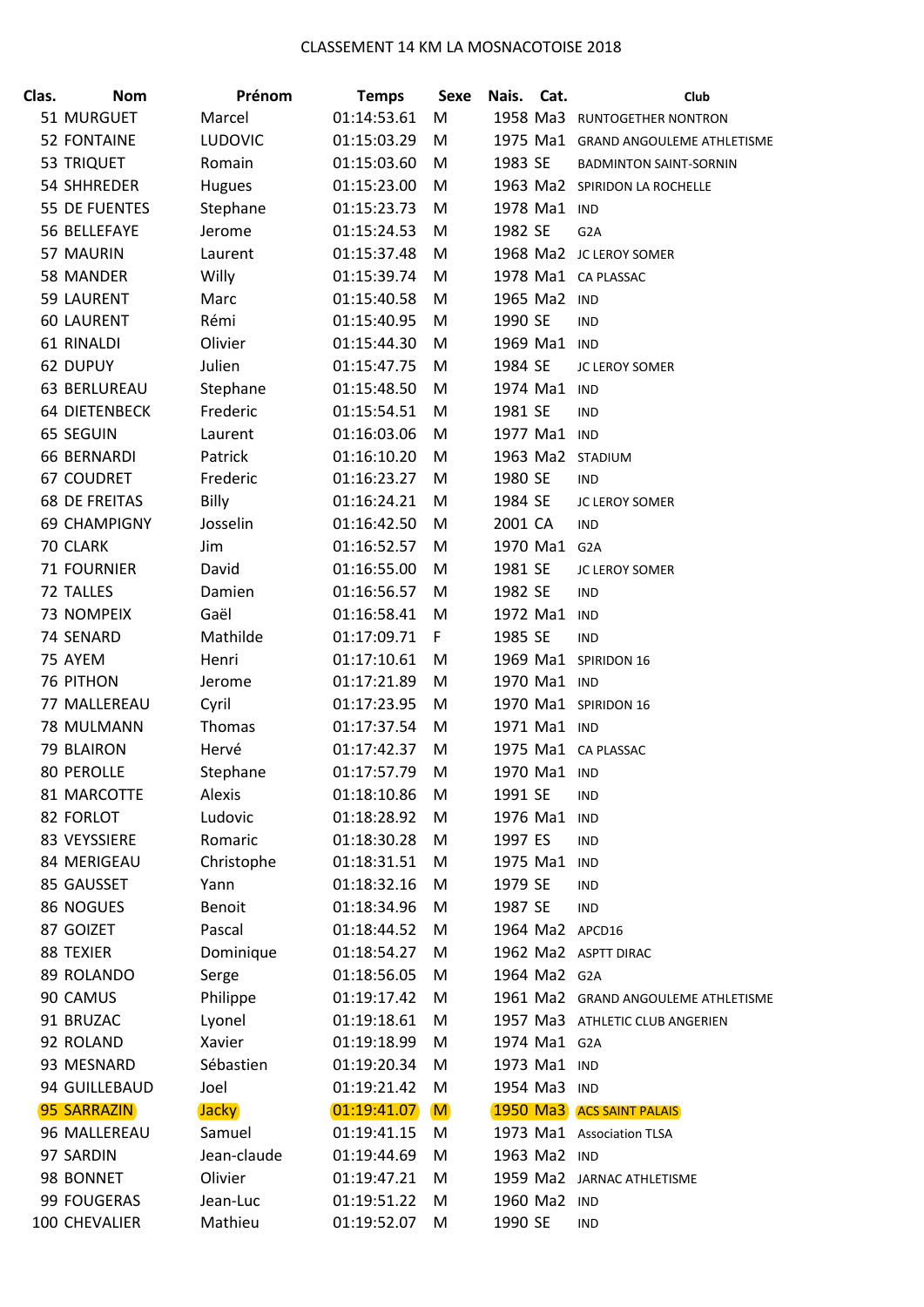| Clas. | <b>Nom</b>      | Prénom               | <b>Temps</b> | <b>Sexe</b> | Nais.        | Cat.         | Club                                |
|-------|-----------------|----------------------|--------------|-------------|--------------|--------------|-------------------------------------|
|       | 101 FOUGERE     | <b>JEAN-BAPTISTE</b> | 01:19:57.30  | M           |              |              | 1975 Ma1 GRAND ANGOULEME ATHLETISME |
|       | 102 PELLETANT   | Loic                 | 01:19:58.91  | M           | 1979 SE      |              | APCD16                              |
|       | 103 BOULESTEIX  | Stephane             | 01:19:59.07  | M           |              |              | 1967 Ma2 APCD16                     |
|       | 104 GOUIGNARD   | Jean Michel          | 01:19:59.37  | M           |              |              | 1965 Ma2 APCD16                     |
|       | 105 LEFEBVRE    | Alexandre            | 01:20:01.08  | M           |              |              | 1978 Ma1 APCD16                     |
|       | 106 TUYERAS     | Damien               | 01:20:01.26  | M           | 1981 SE      |              | <b>IND</b>                          |
|       | 107 PROVENSOL   | Paul                 | 01:20:15.91  | M           | 1990 SE      |              | <b>IND</b>                          |
|       | 108 MILLECAMPS  | Sandrine             | 01:20:17.98  | F           | 1970 Ma1 IND |              |                                     |
|       | <b>109 HAY</b>  | Henri-luc            | 01:20:24.59  | M           | 1965 Ma2 IND |              |                                     |
|       | 110 MAILLOCHAUD | Benoit               | 01:20:30.60  | M           | 1983 SE      |              | <b>IND</b>                          |
|       | 111 ANDRE       | Bernard              | 01:20:31.40  | M           |              |              | 1977 Ma1 AJ MONTMOREAU ATHLETISME   |
|       | 112 BONCOEUR    | Hugo                 | 01:20:40.19  | M           | 1985 SE      |              | RAPID'OS 16                         |
|       | 113 TRUTEAU     | Fabien               | 01:20:47.19  | M           | 1978 Ma1 IND |              |                                     |
|       | 114 CRACIUNICA  | Valentin             | 01:20:50.91  | M           | 1969 Ma1 IND |              |                                     |
|       | 115 AIME        | Frederic             | 01:20:53.24  | M           | 1978 Ma1 IND |              |                                     |
|       | 116 THOUARD     | Pierre               | 01:20:58.51  | M           | 2002 CA      |              | <b>IND</b>                          |
|       | <b>117 NOEL</b> | Eric                 | 01:21:25.56  | M           |              |              | 1961 Ma2 BRAUD ATHLETIC CLUB        |
|       | 118 BREAUX      | Eric                 | 01:21:25.95  | M           |              |              | 1972 Ma1 SPIRIDON 16                |
|       | 119 COCULET     | David                | 01:21:26.76  | M           | 1982 SE      |              | <b>IND</b>                          |
|       | 120 CHATEAU     | Philippe             | 01:21:27.52  | M           | 1974 Ma1 IND |              |                                     |
|       | 121 CAILLAUD    | Juliette             | 01:21:28.07  | F           | 1978 Ma1 IND |              |                                     |
|       | 122 AUDEBERT    | Lionel               | 01:21:32.46  | M           |              |              | 1967 Ma2 CS HENNESSY                |
|       | 123 PROVENSOL   | Adrien               | 01:21:41.16  | M           | 1985 SE      |              | <b>IND</b>                          |
|       | 124 POITEVIN    | Sandra               | 01:21:45.68  | F           | 1981 SE      |              | <b>IND</b>                          |
|       | 125 COUTON      | Maxime               | 01:21:45.86  | M           | 1987 SE      |              | <b>GO SPORT</b>                     |
|       | 126 BENOIT      | Emmanuelle           | 01:21:46.11  | F           | 1989 SE      |              | <b>IND</b>                          |
|       | 127 MOREAU      | Gregory              | 01:21:48.92  | M           | 1986 SE      |              | <b>IND</b>                          |
|       | 128 ROBERT      | Samuel               | 01:21:49.91  | M           |              |              | 1971 Ma1 SPIRIDON 16                |
|       | 129 CLAPAUD     | Christophe           | 01:21:52.61  | M           |              |              | 1968 Ma2 LES RAPID'S DE LA BOEME    |
|       | 130 MORINAUD    | Philippe             | 01:21:53.09  | M           |              | 1960 Ma2 IND |                                     |
|       | 131 BOURASSEAU  | Mathieu              | 01:21:54.20  | M           | 1982 SE      |              | IND                                 |
|       | 132 NOMPEIX     | Pascal               | 01:21:58.10  | M           | 1972 Ma1     |              | JC LEROY SOMER                      |
|       | 133 TROPLOUE    | Marie                | 01:21:59.68  | F           | 1980 SE      |              | <b>IND</b>                          |
|       | 134 PLA-GASSOL  | Aurélien             | 01:22:03.95  | M           | 1980 SE      |              | <b>IND</b>                          |
|       | 135 RAYNAUD     | Stephane             | 01:22:04.35  | M           |              | 1968 Ma2 IND |                                     |
|       | 136 LANDREAUD   | <b>Bruno</b>         | 01:22:09.42  | M           | 1958 Ma3 G2A |              |                                     |
|       | 137 RASTIER     | Frédéric             | 01:22:11.88  | M           | 1970 Ma1 IND |              |                                     |
|       | 138 PEYROT      | <b>Beatrice</b>      | 01:22:13.41  | F           |              | 1971 Ma1 IND |                                     |
|       | 139 BRUGIER     | Guillaume            | 01:22:24.54  | M           | 1986 SE      |              | <b>IND</b>                          |
|       | 140 GÉLIBERT    | Christophe           | 01:22:31.49  | M           |              |              | 1973 Ma1 LES JOGGEURS BRIAUDS       |
|       | 141 BERTHELOT   | Jerome               | 01:22:52.98  | M           | 1973 Ma1 IND |              |                                     |
|       | 142 ANTOINE     | Eric                 | 01:23:01.52  | M           |              |              | 1976 Ma1 JC LEROY SOMER             |
|       | 143 TESSIER     | Sylvie               | 01:23:09.70  | F           |              |              | 1961 Ma2 17 soupapes                |
|       | 144 MAURIN      | Jean-Luc             | 01:23:11.01  | M           |              |              | 1977 Ma1 TEAM MOULIDARS             |
|       | 145 PAULAIS     | Patrick              | 01:23:23.74  | M           |              |              | 1959 Ma2 FABB Barret Barbezieux     |
|       | 146 BRACHET     | <b>Bruno</b>         | 01:23:24.19  | M           |              | 1962 Ma2 IND |                                     |
|       | 147 DUCONGE     | Eric                 | 01:23:26.08  | M           | 1963 Ma2     |              |                                     |
|       | 148 NOUGARET    | Fabien               | 01:23:27.39  | M           |              | 1973 Ma1 IND |                                     |
|       | 149 LANDRIAUD   | Philippe             | 01:23:29.00  | M           |              |              | 1978 Ma1 AVENTURE RUNNING SEGONZAC  |
|       | 150 MAINEMER    | Myriam               | 01:23:30.03  | $\mathsf F$ |              | 1972 Ma1 IND |                                     |
|       |                 |                      |              |             |              |              |                                     |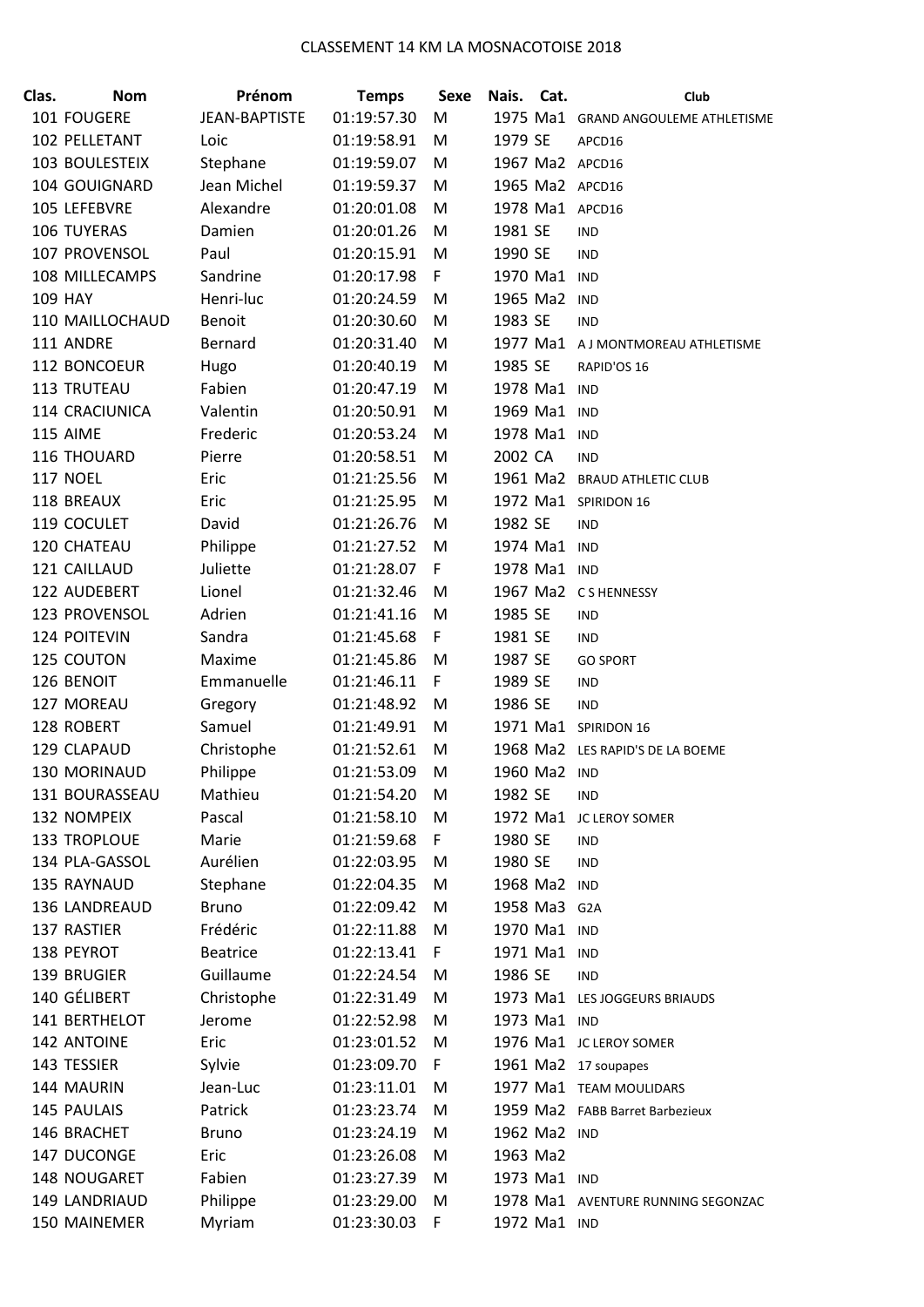| Clas. | <b>Nom</b>             | Prénom         | <b>Temps</b> | <b>Sexe</b> | Nais.    | Cat.          | Club                               |
|-------|------------------------|----------------|--------------|-------------|----------|---------------|------------------------------------|
|       | 151 LASCOUX            | Jean-Marc      | 01:23:31.09  | M           |          | 1972 Ma1      | <b>IND</b>                         |
|       | <b>152 DAIGUEPERCE</b> | Cédric         | 01:23:33.33  | M           | 1985 SE  |               | <b>IND</b>                         |
|       | <b>153 THORIN</b>      | Eric           | 01:23:33.47  | М           | 1970 Ma1 |               | IND                                |
|       | 154 SUAU               | Michael        | 01:23:35.37  | M           |          | 1977 Ma1 IND  |                                    |
|       | 155 GOURDON            | <b>Nicolas</b> | 01:23:40.84  | M           |          | 1976 Ma1      | <b>IND</b>                         |
|       | <b>156 CALANDREAU</b>  | Cyril          | 01:23:46.77  | M           | 1984 SE  |               | <b>IND</b>                         |
|       | 157 DUPUY              | Frédéric       | 01:23:51.14  | M           | 1975 Ma1 |               | <b>IND</b>                         |
|       | 158 VRIGNAUD           | Cyril          | 01:23:57.60  | M           |          | 1971 Ma1      | <b>TEAM MOULIDARS</b>              |
|       | 159 MORIN              | Anaïs          | 01:24:03.04  | F           | 1996 ES  |               | <b>JSA TRIATHLON</b>               |
|       | 160 FLEURET            | Yves           | 01:24:04.33  | M           |          |               | 1955 Ma3 ESPRIT TRAIL CHANTERAC    |
|       | 161 GEORGEON           | Charlélie      | 01:24:08.44  | M           | 1999 JU  |               | Akro Bitum                         |
|       | 162 BERTIN             | Agnes          | 01:24:11.01  | F           |          | 1971 Ma1      | G <sub>2</sub> A                   |
|       | 163 CHAUSSEPIED        | Cyril          | 01:24:13.20  | M           | 1979 SE  |               | <b>RUNNING NATURE 16</b>           |
|       | 164 NEUBAUER           | Julien         | 01:24:16.41  | M           |          | 1974 Ma1      | <b>IND</b>                         |
|       | <b>165 GAUTHIER</b>    | Cédric         | 01:24:18.85  | M           | 1975 Ma1 |               | IND                                |
|       | 166 PRINCE             | Alexandre      | 01:24:26.57  | M           | 1987 SE  |               | LES IRREDUCTIBLES SIGOGNAUX        |
|       | 167 WESSEL             | Rudolf         | 01:24:32.10  | M           |          | 1975 Ma1      | <b>IND</b>                         |
|       | <b>168 GRATREAUD</b>   | Eric           | 01:24:45.24  | M           |          |               | 1967 Ma2 MOULIDARS                 |
|       | 169 RAPEAU             | David          | 01:24:45.38  | M           |          |               | 1975 Ma1 TEAM MOULIDARS            |
|       | 170 NEVEU              | Christophe     | 01:24:50.69  | M           | 1987 SE  |               | IND                                |
|       | 171 PIERRET            | Claire         | 01:24:55.10  | F           | 1989 SE  |               | <b>IND</b>                         |
|       | 172 AUGIER             | Pascal         | 01:24:57.15  | M           |          | 1971 Ma1      | FABB                               |
|       | 173 GUERRY             | Georges        | 01:25:05.67  | M           |          | 1946 Ma4 FABB |                                    |
|       | 174 NARET              | Emmanuel       | 01:25:10.60  | M           |          | 1971 Ma1 HSA  |                                    |
|       | 175 SIMON              | Denis          | 01:25:30.58  | M           |          |               | 1959 Ma2 17 soupapes               |
|       | 176 BARRAUD            | <b>Steve</b>   | 01:25:32.59  | M           | 1983 SE  |               | <b>IND</b>                         |
|       | 177 VITAL              | Laurent        | 01:25:34.60  | M           |          |               | 1962 Ma2 CS HENNESSY               |
|       | 178 MARTIN             | Angelique      | 01:25:43.67  | F           |          |               | 1977 Ma1 JSA TRIATHLON             |
|       | 179 ANTOINE            | Pétronille     | 01:25:50.34  | F           |          | 1975 Ma1      | G <sub>2</sub> A                   |
|       | 180 VALAIZE            | Priscilla      | 01:25:51.32  | F           | 1990 SE  |               | <b>IND</b>                         |
|       | <b>181 PURY</b>        | Alexandre      | 01:25:51.99  | M           | 1983 SE  |               | <b>IND</b>                         |
|       | 182 RAPION             | Carine         | 01:25:57.02  | F           |          | 1974 Ma1      | <b>BADMINTON SAINT-SORNIN</b>      |
|       | 183 GEORGES            | Annabelle      | 01:26:02.85  | F           |          | 1973 Ma1 IND  |                                    |
|       | 184 TESSIER            | Denis          | 01:26:03.36  | M           |          | 1963 Ma2      | 17 soupapes                        |
|       | <b>185 GUTTADORO</b>   | <b>Nicolas</b> | 01:26:25.29  | M           | 1981 SE  |               | L'ESCARGOT BOURGUIGNON             |
|       | 186 TAUZIA             | Arnaud         | 01:26:25.87  | M           | 1980 SE  |               | <b>IND</b>                         |
|       | 187 MOREAU             | Eric           | 01:26:33.96  | M           |          |               | 1973 Ma1 APCD16                    |
|       | 188 LEVESQUE           | Christophe     | 01:26:42.99  | M           |          | 1970 Ma1 IND  |                                    |
|       | 189 ROBERT             | Jean marie     | 01:26:44.07  | M           |          |               | 1972 Ma1 AVENTURE RUNNING SEGONZAC |
|       | 190 CONDYLIS           | Nathalie       | 01:26:48.20  | F.          |          | 1975 Ma1 IND  |                                    |
|       | 191 GIRAUD             | Ludovic        | 01:26:56.59  | M           |          |               | 1971 Ma1 TEAM OUIN OUIN            |
|       | 192 IRIARTE            | Loïc           | 01:27:13.12  | M           | 1979 SE  |               | JC LEROY SOMER                     |
|       | 193 SIMONNET           | Franck         | 01:27:21.51  | M           | 1984 SE  |               | <b>IND</b>                         |
|       | 194 DESENCLOS          | Olivier        | 01:27:37.08  | M           |          | 1966 Ma2 G2A  |                                    |
|       | 195 GREGOIRE           | Olivier        | 01:27:37.46  | M           |          | 1966 Ma2 IND  |                                    |
|       | 196 PECHEVIS           | Eric           | 01:27:39.19  | M           |          | 1961 Ma2 IND  |                                    |
|       | 197 PECHEVIS           | Florence       | 01:27:39.40  | F           |          | 1961 Ma2 IND  |                                    |
|       | 198 SCAILLEREZ         | Gregory        | 01:27:41.75  | M           |          | 1972 Ma1 IND  |                                    |
|       | 199 SEGUIN             | Christophe     | 01:27:47.48  | M           |          |               | 1971 Ma1 POMPIERS                  |
|       | 200 GRELLIER           | Christophe     | 01:27:47.56  | M           |          | 1972 Ma1 IND  |                                    |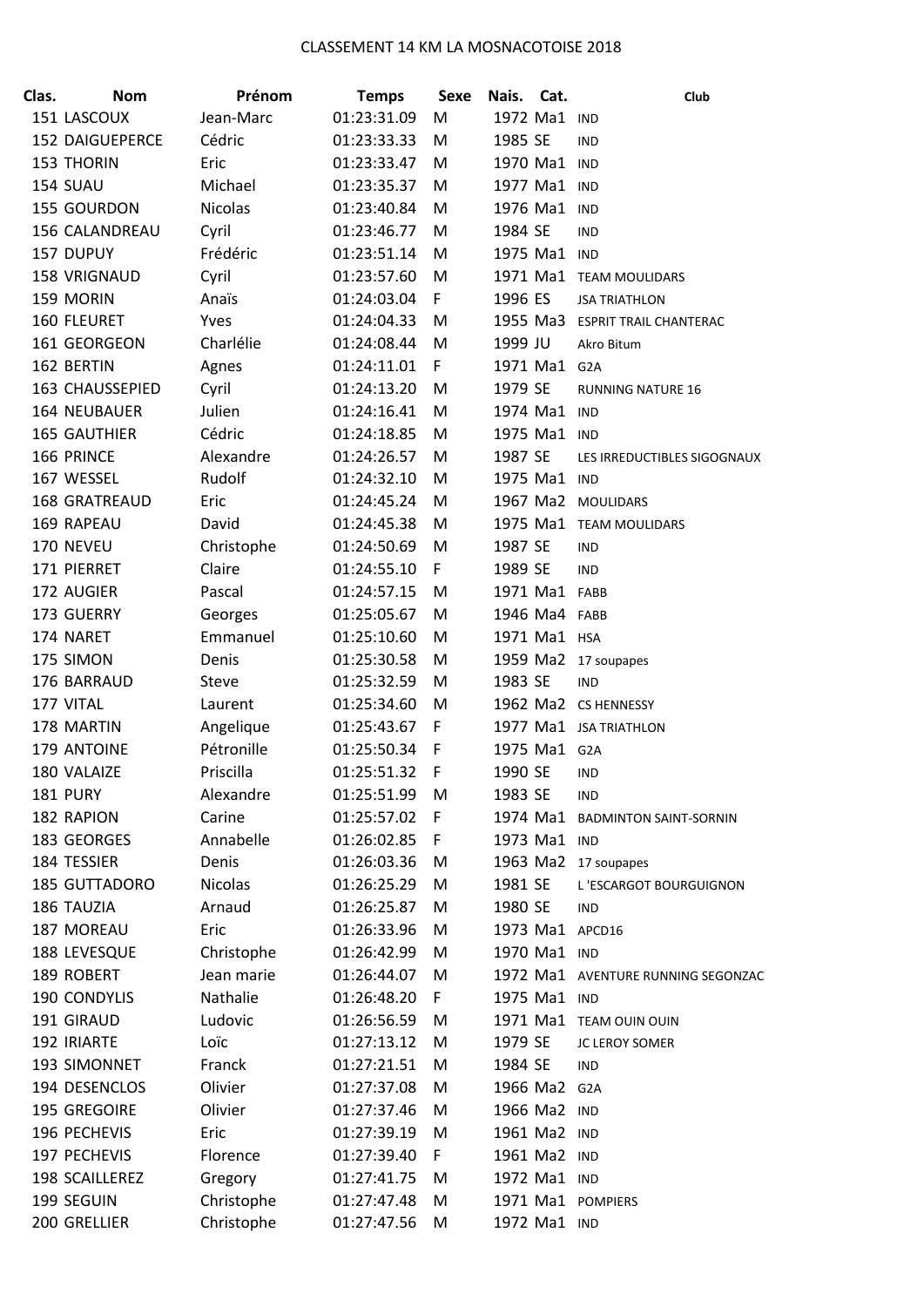| Clas. | <b>Nom</b>              | Prénom          | <b>Temps</b> | Sexe | Cat.<br>Nais.    | Club                                 |
|-------|-------------------------|-----------------|--------------|------|------------------|--------------------------------------|
|       | 201 GONCZY              | Eric            | 01:27:54.11  | M    | 1968 Ma2 G2A     |                                      |
|       | <b>202 TRUFFLANDIER</b> | Loic            | 01:27:55.81  | M    |                  | 1977 Ma1 GRAND ANGOULEME ATHLETISME  |
|       | 203 REZEAU              | Sébastien       | 01:28:07.08  | M    | 1977 Ma1         | <b>IND</b>                           |
|       | 204 DAVID               | Thierry         | 01:28:07.48  | M    | 1957 Ma3         | IND                                  |
|       | 205 THIBAULT            | Alain           | 01:28:09.02  | M    | 1958 Ma3         | IND                                  |
|       | 206 NAUCHE              | Jérôme          | 01:28:14.47  | M    | 1974 Ma1         | <b>IND</b>                           |
|       | 207 MOREL               | Maxence         | 01:28:15.92  | M    | 1993 SE          | <b>IND</b>                           |
|       | 208 BOURDEAU            | Patricia        | 01:28:17.46  | F    | 1966 Ma2         | IND                                  |
|       | 209 RIVEREAU            | Christian       | 01:28:17.86  | M    | 1962 Ma2         | IND                                  |
|       | 210 BOUYER              | Cindy           | 01:28:19.31  | F.   | 1979 SE          | <b>IND</b>                           |
|       | 211 BOUYER              | Jean baptiste   | 01:28:19.48  | M    | 1979 SE          | <b>IND</b>                           |
|       | 212 SARDIN              | Jeannine        | 01:28:20.69  | F    | 1967 Ma2         | <b>IND</b>                           |
|       | 213 VANDENBUSSCHE       | Sylvie          | 01:28:21.03  | F    |                  | 1975 Ma1 LES RAPID'S DE LA BOEME     |
|       | 214 FAUVIN              | Noelle          | 01:28:45.00  | F    | 1981 SE          | JC CHATEAUNEUF                       |
|       | 215 VILLEDARY           | Jean-Michel     | 01:29:03.33  | M    |                  | 1962 Ma2 TROT' EN CHARENTE LIMOUSINE |
|       | 216 METAIS              | Jean-christophe | 01:29:06.58  | M    |                  | 1963 Ma2 COGNAC EXTREME AVENTURE     |
|       | 217 MEERSSCHAERT        | Romain          | 01:29:56.32  | M    | 1990 SE          | <b>IND</b>                           |
|       | 218 GAUD                | Philippe        | 01:30:01.73  | M    | 1962 Ma2         | TROT' EN CHARENTE LIMOUSINE          |
|       | 219 LECERF              | Karine          | 01:30:10.64  | F.   | 1984 SE          | <b>IND</b>                           |
|       | 220 DEBERNARD           | Thierry         | 01:30:11.65  | M    | 1966 Ma2 IND     |                                      |
|       | 221 PORCHÉ              | éric            | 01:30:11.89  | M    |                  | 1965 Ma2 JC CHATEAUNEUF              |
|       | 222 LAFON               | Yohann          | 01:30:18.61  | M    | 1974 Ma1         | IND                                  |
|       | 223 BONHOMME            | Carole          | 01:30:19.17  | F.   | 1978 Ma1 FABB    |                                      |
|       | 224 LAGORSE             | Valérie         | 01:30:23.92  | F    | 1971 Ma1 APCD16  |                                      |
|       | 225 RAMON               | Fabrice         | 01:30:24.13  | M    | 1970 Ma1 APCD16  |                                      |
|       | 226 GIBAULT             | Isabelle        | 01:30:38.97  | F.   | 1966 Ma2 G2A     |                                      |
|       | 227 LAROCHELLE          | Florian         | 01:30:46.57  | M    | 1990 SE          | <b>IND</b>                           |
|       | 228 BONTOUR             | Damien          | 01:30:53.01  | M    | 1975 Ma1         | <b>RUNNING NATURE 16</b>             |
|       | 229 GOURDON             | <b>Nelly</b>    | 01:30:56.07  | F.   | 1980 SE          | <b>IND</b>                           |
|       | 230 BARDEAUX            | Stephane        | 01:31:09.84  | м    |                  | 1973 Ma1 JC LEROY SOMER              |
|       | 231 MONTAUBAN           | Jean-francois   | 01:31:22.23  | M    | 1965 Ma2 IND     |                                      |
|       | 232 BOISSON             | Céline          | 01:31:45.16  | -F   | 1972 Ma1 IND     |                                      |
|       | 233 THOMASSON           | Véro            | 01:31:51.59  | F.   | 1975 Ma1 IND     |                                      |
|       | 234 FIGLIOLINI          | Eric            | 01:31:51.61  | M    | 1967 Ma2 IND     |                                      |
|       | 235 GRANIER             | Jean-philippe   | 01:31:52.10  | M    | 1979 SE          | G <sub>2</sub> A                     |
|       | 236 CROIZET             | David           | 01:31:55.04  | M    | 1973 Ma1         | IND                                  |
|       | 237 ROUTIER             | Barbara         | 01:32:06.96  | -F   | 1986 SE          | JC LEROY SOMER                       |
|       | 238 LALIEVE             | Sandrine        | 01:32:12.71  | F    | 1980 SE          | TROT' EN CHARENTE LIMOUSINE          |
|       | 239 LAPLAGNE            | Regis           | 01:32:13.86  | M    |                  | 1968 Ma2 TROT' EN CHARENTE LIMOUSINE |
|       | 240 VALOTEAU            | Patrice         | 01:32:22.11  | M    |                  | 1972 Ma1 LES IRREDUCTIBLES SIGOGNAUX |
|       | 241 ALAFORT             | Didier          | 01:32:30.72  | M    |                  | 1959 Ma2 SCHNEIDER ELECTRIC FRANCE   |
|       | 242 BELLAMY             | Pauline         | 01:32:32.99  | -F   | 1993 SE          | JC CHATEAUNEUF                       |
|       | 243 BOUTARAUD           | Sofia           | 01:32:40.41  | -F   | 1977 Ma1 SUPER U |                                      |
|       | 244 BOTTON              | Claire          | 01:32:46.55  | - F  | 1995 SE          | <b>IND</b>                           |
|       | 245 DAVID               | Claire          | 01:32:46.70  | F    | 1990 SE          | <b>IND</b>                           |
|       | 246 GRONDIN             | Elodie          | 01:32:48.82  | - F  | 1986 SE          | <b>IND</b>                           |
|       | 247 VALENTIN            | Frédéric        | 01:32:51.42  | M    | 1969 Ma1         | <b>IND</b>                           |
|       | 248 RIVET               | <b>Brigitte</b> | 01:32:52.63  | F    | 1961 Ma2         | <b>IND</b>                           |
|       | 249 TINARD              | <b>Nelly</b>    | 01:33:42.31  | -F   | 1987 SE          | <b>IND</b>                           |
|       | 250 PICAUD              | Jean Michel     | 01:33:45.49  | M    | 1962 Ma2 APCD16  |                                      |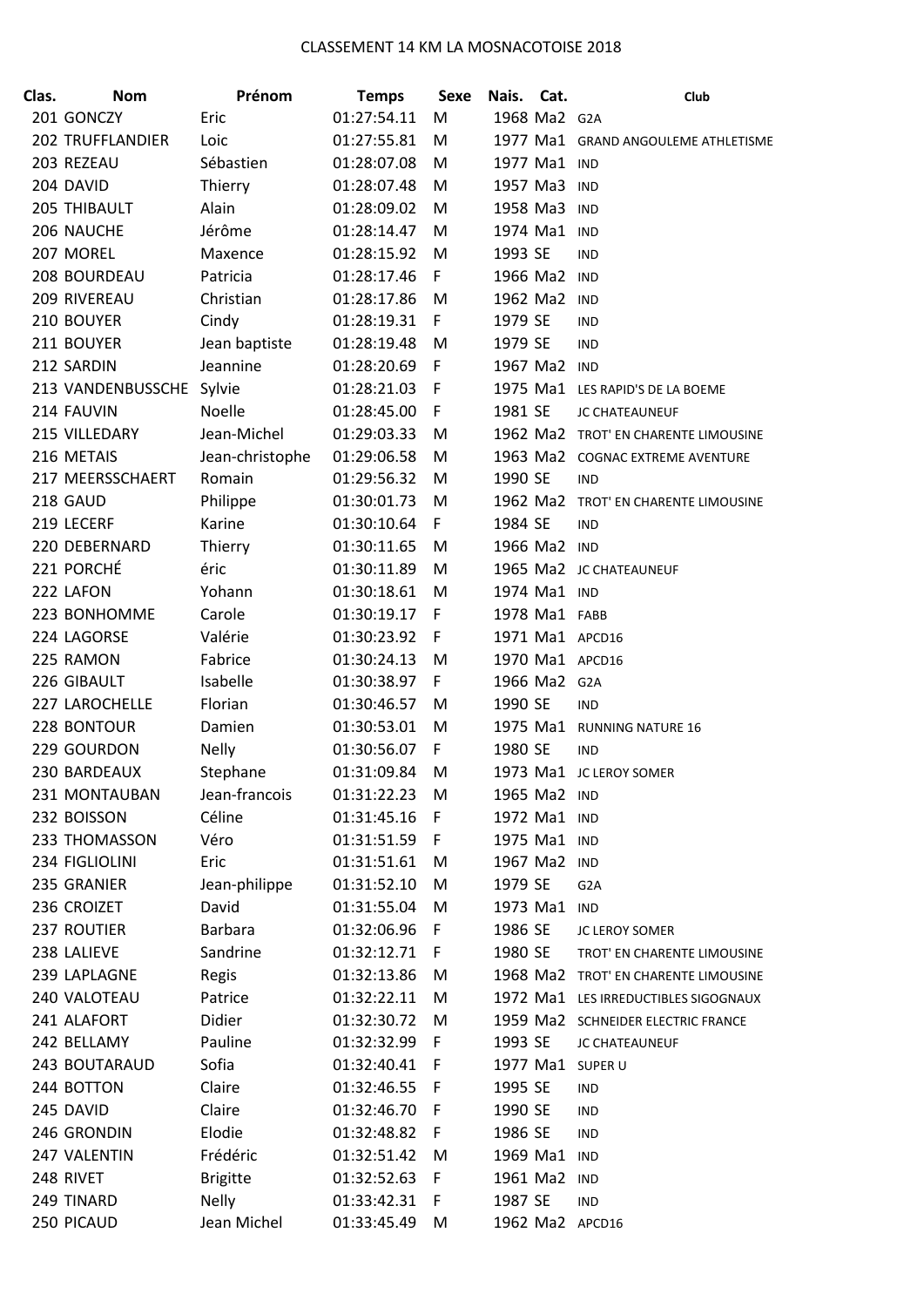| Clas. | <b>Nom</b>                 | Prénom          | <b>Temps</b> | <b>Sexe</b> | Nais.   | Cat.         | Club                                 |
|-------|----------------------------|-----------------|--------------|-------------|---------|--------------|--------------------------------------|
|       | 251 GUERRY                 | Corinne         | 01:33:50.01  | F           |         |              | 1965 Ma2 LES JOGGEURS BRIAUDS        |
|       | 252 MANNALIN               | Sébastien       | 01:33:55.59  | M           |         | 1971 Ma1 IND |                                      |
|       | 253 ARILLA                 | Nathalie        | 01:34:02.43  | F           |         |              | 1964 Ma2 JC CHATEAUNEUF              |
|       | 254 FRANCOIS               | Philippe        | 01:34:02.63  | M           |         | 1969 Ma1 IND |                                      |
|       | 255 LILAUD                 | Herve           | 01:34:06.65  | M           | 1982 SE |              | <b>IND</b>                           |
|       | 256 DECRON                 | Natacha         | 01:34:08.60  | F           |         | 1977 Ma1 IND |                                      |
|       | 257 BRACHOT                | Philippe        | 01:34:14.27  | M           |         |              | 1967 Ma2 ASPTT DIRAC                 |
|       | 258 ARFEUILLE              | Philippe        | 01:34:14.83  | M           |         |              | 1970 Ma1 ASPTT DIRAC                 |
|       | 259 MARSOLLIER             | Patrice         | 01:34:15.94  | M           |         |              | 1965 Ma2 ASPTT DIRAC                 |
|       | 260 RAYMOND                | Arnaud          | 01:34:19.57  | M           |         |              | 1974 Ma1 JUST RUN & FUN              |
|       | 261 MAURIN                 | Alexia          | 01:34:24.85  | F           |         |              | 1976 Ma1 SPIRIDON 16                 |
|       | 262 LOMBARD                | Eric            | 01:34:25.28  | M           |         |              | 1962 Ma2 SPIRIDON 16                 |
|       | 263 GARRAUD                | Sébastien       | 01:34:25.79  | M           |         |              | 1978 Ma1 Trot en Charente Limousine  |
|       | 264 GRALL                  | Magali          | 01:34:29.49  | F           |         | 1964 Ma2 IND |                                      |
|       | 265 BOUCHEZ                | Jean-francois   | 01:34:29.78  | M           |         | 1971 Ma1 IND |                                      |
|       | 266 BLANCHET               | Pascal          | 01:34:30.35  | M           |         |              | 1956 Ma3 JUST RUN & FUN              |
|       | 267 BAIJARD                | Christophe      | 01:34:32.35  | M           |         |              | 1975 Ma1 RAID AVENTURE DE LA BELLONE |
|       | 268 BREAUX                 | Christelle      | 01:34:32.47  | F           |         |              | 1973 Ma1 SPIRIDON 16                 |
|       | 269 SAÏD                   | Fatou           | 01:34:34.46  | F           | 1997 ES |              | <b>IND</b>                           |
|       | 270 BERTHELOT RIDOT Carole |                 | 01:34:44.96  | F           |         | 1972 Ma1     | <b>IND</b>                           |
|       | 271 CHABOT                 | <b>Blandine</b> | 01:34:45.48  | F           | 1991 SE |              | <b>IND</b>                           |
|       | <b>272 BUR</b>             | Patrice         | 01:34:50.77  | M           |         | 1974 Ma1     | IND                                  |
|       | 273 GORSKI                 | <b>Nicolas</b>  | 01:34:53.50  | M           |         | 1975 Ma1 IND |                                      |
|       | 274 GEIMER                 | Christophe      | 01:34:58.38  | M           |         |              | 1974 Ma1 UALR RUGBY                  |
|       | 275 CHUPIN                 | Guillaume       | 01:35:16.01  | M           | 1994 SE |              | <b>HAPPY RUNNING CREW</b>            |
|       | 276 CHARBONNIER            | Dimitri         | 01:35:20.40  | M           | 1979 SE |              | <b>IND</b>                           |
|       | 277 CHRISTODOULOU          | Damien          | 01:35:22.35  | M           | 1984 SE |              | IND                                  |
|       | 278 LAZARO                 | Thomas          | 01:35:22.37  | M           | 1985 SE |              | IND                                  |
|       | 279 CAMBERLIN              | Amandine        | 01:35:22.39  | F           | 1984 SE |              | IND                                  |
|       | 280 VASSELIN               | Christelle      | 01:35:25.76  | F           |         |              | 1975 Ma1 LA CAGOUILLE DE MOULIDARS   |
|       | 281 PHILIPPEAU             | Michael         | 01:35:26.74  | M           | 1985 SE |              | <b>TEAM CAROTTE</b>                  |
|       | 282 PARTHONNAUD            | Joel            | 01:35:28.23  | M           |         |              | 1967 Ma2 LES COPAINS D'ABORD         |
|       | 283 BOUCHET                | Patrick         | 01:35:28.31  | M           |         |              | 1964 Ma2 LES COPAINS D'ABORD         |
|       | <b>284 TREMOUILLES</b>     | Ingrid          | 01:35:30.33  | F           |         | 1976 Ma1 IND |                                      |
|       | 285 JOFFRE                 | Francois        | 01:35:30.50  | M           |         | 1970 Ma1 IND |                                      |
|       | 286 LE GAL                 | <b>Benoit</b>   | 01:35:32.88  | M           |         |              | 1972 Ma1 AJ MONTMOREAU ATHLETISME    |
|       | 287 LASSAGNE               | Hélène          | 01:35:36.66  | F           |         | 1965 Ma2 IND |                                      |
|       | 288 BAUDRY                 | Corine          | 01:35:40.56  | F           |         | 1968 Ma2 IND |                                      |
|       | 289 RULLIER                | Frédéric        | 01:35:41.75  | M           |         | 1973 Ma1 IND |                                      |
|       | 290 WIESNER                | Nathalie        | 01:35:58.64  | F           |         | 1972 Ma1 IND |                                      |
|       | 291 GOURY                  | Janick          | 01:36:02.95  | M           |         |              | 1964 Ma2 GRAND ANGOULEME ATHLETISME  |
|       | 292 LYKHOTA                | Armande         | 01:36:06.05  | F           | 1980 SE |              | <b>IND</b>                           |
|       | 293 CARTACCI               | Savéria         | 01:36:06.14  | F           | 1987 SE |              | <b>IND</b>                           |
|       | 294 BICHE                  | Annie           | 01:36:20.08  | F           |         |              | 1960 Ma2 LES JOGGEURS BRIAUDS        |
|       | 295 GEORGEON               | Bernard         | 01:36:20.15  | M           |         | 1957 Ma3 IND |                                      |
|       | 296 LAVAUD                 | Fabrice         | 01:37:06.34  | M           | 1983 SE |              | <b>IND</b>                           |
|       | 297 DECLERCQ               | Dominique       | 01:37:13.72  | F           |         |              | 1960 Ma2 ECA CHASSENEUIL             |
|       | 298 GOMEZ FERNANDE José    |                 | 01:37:13.92  | M           |         | 1962 Ma2 IND |                                      |
|       | 299 RAFIN                  | Yannick         | 01:37:14.73  | M           |         | 1970 Ma1 IND |                                      |
|       | 300 ROUYER                 | Jean-paul       | 01:37:16.72  | M           |         | 1960 Ma2 IND |                                      |
|       |                            |                 |              |             |         |              |                                      |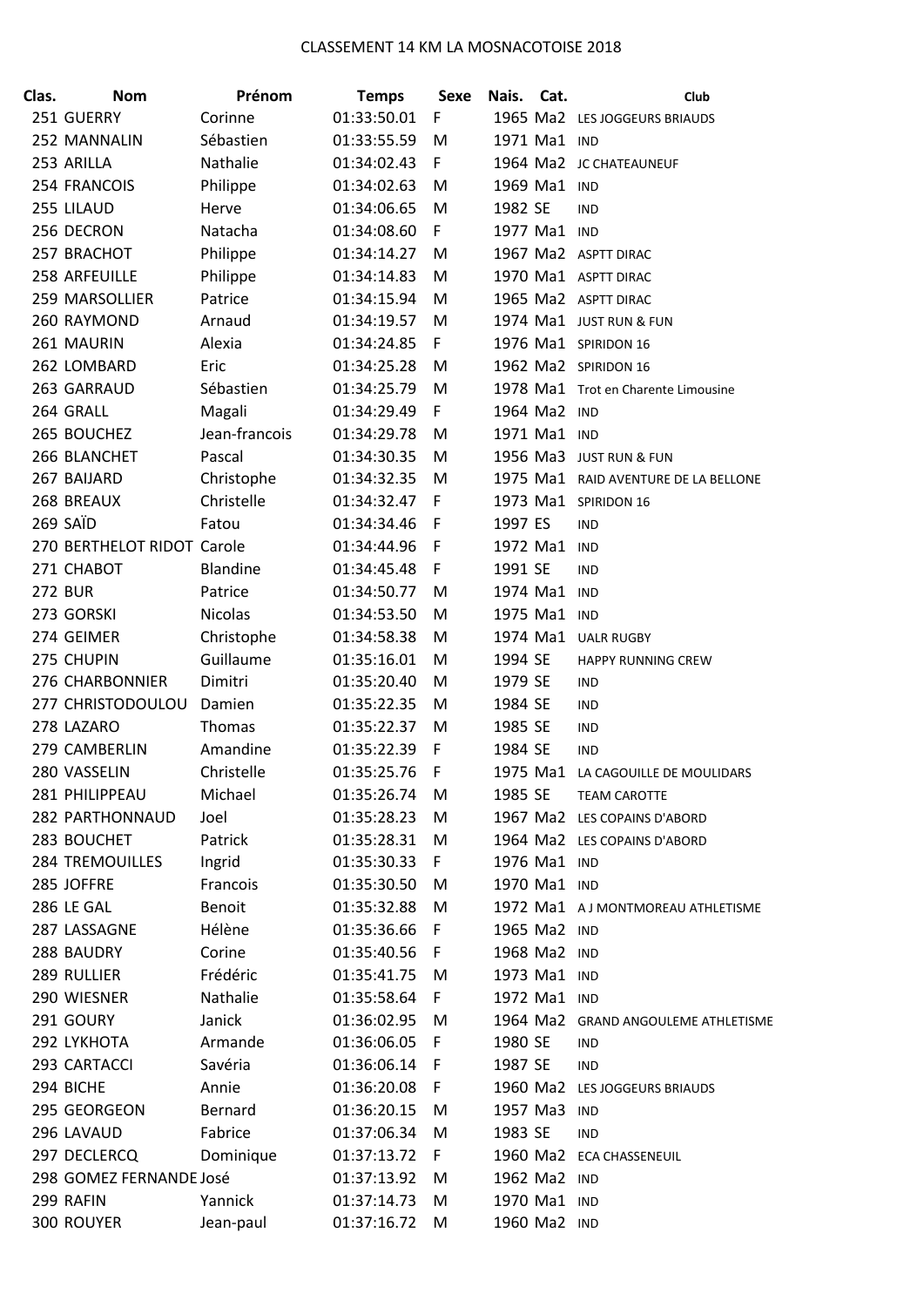| Clas. | <b>Nom</b>                | Prénom        | <b>Temps</b> | <b>Sexe</b> | Nais.    | Cat.          | Club                          |
|-------|---------------------------|---------------|--------------|-------------|----------|---------------|-------------------------------|
|       | 301 RAMEZI                | Ingrid        | 01:37:20.43  | F           |          |               | 1974 Ma1 RUNNING NATURE 16    |
|       | 302 VANDENBOSSCHE         | Vincent       | 01:37:39.78  | M           | 1970 Ma1 |               |                               |
|       | 303 LHOUMAUD              | Vanessa       | 01:37:41.00  | F           | 1981 SE  |               | <b>IND</b>                    |
|       | 304 MALBRAN               | Carole        | 01:37:54.01  | F           |          |               | 1977 Ma1 AGATHE & PAUL        |
|       | 305 BIOUJOU               | Stéphane      | 01:37:54.70  | M           |          |               | 1976 Ma1 AGATHE & PAUL        |
|       | 306 CARIO RICO            | Emmanuelle    | 01:37:56.27  | F           |          | 1978 Ma1 IND  |                               |
|       | 307 CARIO                 | Anthony       | 01:37:56.75  | M           | 1975 Ma1 |               | <b>IND</b>                    |
|       | 308 CHAGNAUD              | Mathieu       | 01:37:59.77  | M           | 1987 SE  |               | <b>IND</b>                    |
|       | 309 DESAFIT               | Philippe      | 01:38:00.00  | M           |          | 1961 Ma2 IND  |                               |
|       | 310 MOINS                 | Claire        | 01:38:13.41  | F           |          | 1971 Ma1 G2A  |                               |
|       | 311 BOUILLAUD             | Céline        | 01:38:19.23  | F           |          |               | 1976 Ma1 SPIRIDON 16          |
|       | 312 GERMAIN               | Alexandre     | 01:38:22.96  | M           | 1949 Ma3 |               | <b>IND</b>                    |
|       | 313 CARTIER               | Fabienne      | 01:38:25.58  | F           | 1972 Ma1 |               | <b>IND</b>                    |
|       | 314 DUPUY                 | Marie-Chantal | 01:38:26.94  | F           |          |               | 1965 Ma2 LES JOGGEURS BRIAUDS |
|       | 315 CARIO                 | Camille       | 01:38:36.98  | F           | 1980 SE  |               | <b>IND</b>                    |
|       | <b>316 HUDE</b>           | Dominique     | 01:38:40.15  | F           |          |               | 1952 Ma3 LES JOGGEURS BRIAUDS |
|       | 317 RAHMANI               | Rachid        | 01:38:52.16  | M           | 1971 Ma1 |               | <b>IND</b>                    |
|       | 318 CHAGNAUD              | Christian     | 01:38:56.50  | M           |          | 1968 Ma2      | LES JOGGEURS BRIAUDS          |
|       | 319 TREIBER               | Marion        | 01:39:12.54  | F           | 1987 SE  |               | <b>IND</b>                    |
|       | 320 MOREAU                | Stephane      | 01:39:13.00  | M           |          | 1967 Ma2 IND  |                               |
|       | 321 LATOUCHE              | Katia         | 01:39:34.73  | F           |          | 1975 Ma1 FABB |                               |
|       | <b>322 GRAVEREAUX</b>     | Stephane      | 01:39:36.25  | M           | 1971 Ma1 |               | IND                           |
|       | 323 HOVART                | Noelle        | 01:39:36.33  | F           |          | 1976 Ma1 IND  |                               |
|       | 324 ROUBANOFF             | Emmanuelle    | 01:39:50.28  | F           |          |               | 1972 Ma1 RUNNING NATURE 16    |
|       | 325 RACHLINE              | Nathalie      | 01:39:52.15  | F           |          |               | 1967 Ma2 CA PLASSAC           |
|       | 326 MOUSQUES              | Joëlle        | 01:39:52.43  | F           |          |               | 1977 Ma1 CA PLASSAC           |
|       | 327 MEAUD BERGEONN Céline |               | 01:39:54.21  | F           |          |               | 1976 Ma1 SPIRIDON 16          |
|       | 328 ARFEUILLE             | Sylvie        | 01:39:57.19  | F           |          |               | 1970 Ma1 ASPTT DIRAC          |
|       | 329 SKOWRONSKI            | Jacques       | 01:40:24.59  | M           | 1953 Ma3 |               | <b>IND</b>                    |
|       | <b>330 CHAUMETTE</b>      | Maryse        | 01:40:25.80  | F           |          | 1967 Ma2 IND  |                               |
|       | 331 GOYEC                 | Emilie        | 01:40:27.91  | F           | 1983 SE  |               | LES JOGGEURS BRIAUDS          |
|       | 332 BONET                 | Charlotte     | 01:40:34.79  | F           |          | 1977 Ma1 IND  |                               |
|       | 333 CUVELIER              | Tatiana       | 01:41:01.15  | F           |          | 1973 Ma1 IND  |                               |
|       | 334 BRIAUD                | Sandra        | 01:41:09.17  | F           |          | 1970 Ma1      | <b>IND</b>                    |
|       | 335 VIAULT                | Alexandre     | 01:41:10.01  | M           | 1980 SE  |               | <b>IND</b>                    |
|       | 336 MANFREDI              | Karine        | 01:41:31.56  | F           |          | 1974 Ma1 IND  |                               |
|       | 337 SAVARIT               | Jean Paul     | 01:41:31.79  | M           |          | 1961 Ma2 IND  |                               |
|       | 338 BERTRAND              | Virginie      | 01:41:38.22  | F           |          | 1971 Ma1 G2A  |                               |
|       | 339 GEORGES               | Dominique     | 01:41:48.02  | M           |          | 1978 Ma1 IND  |                               |
|       | 340 COGNOLATO             | Franck        | 01:41:50.90  | M           |          | 1973 Ma1 IND  |                               |
|       | 341 CAILLAUD              | Françoise     | 01:41:58.33  | F           |          | 1955 Ma3 IND  |                               |
|       | 342 CAILLAUD              | Francis       | 01:41:58.55  | M           | 1951 Ma3 |               | <b>IND</b>                    |
|       | 343 LIBERSART             | Amélie        | 01:42:04.48  | F           | 1987 SE  |               | <b>IND</b>                    |
|       | 344 BAUBAN                | Karine        | 01:42:04.61  | F           |          | 1969 Ma1 IND  |                               |
|       | 345 LAFARGE               | Arnaud        | 01:42:14.06  | M           | 1980 SE  |               | JC LEROY SOMER                |
|       | 346 BRAASTAD              | Katia         | 01:42:45.00  | F           |          |               | 1962 Ma2 CA PLASSAC           |
|       | 347 MICHEL                | Benjamin      | 01:42:48.71  | M           | 1999 JU  |               | JC CHATEAUNEUF                |
|       | 348 SEBIRE                | Olga          | 01:42:53.01  | F           |          | 1966 Ma2 IND  |                               |
|       | 349 BRUNET                | Géraldine     | 01:43:40.62  | F           | 1981 SE  |               | JC CHATEAUNEUF                |
|       | 350 PAYNAUD               | Anthony       | 01:43:47.72  | M           | 1976 Ma1 |               |                               |